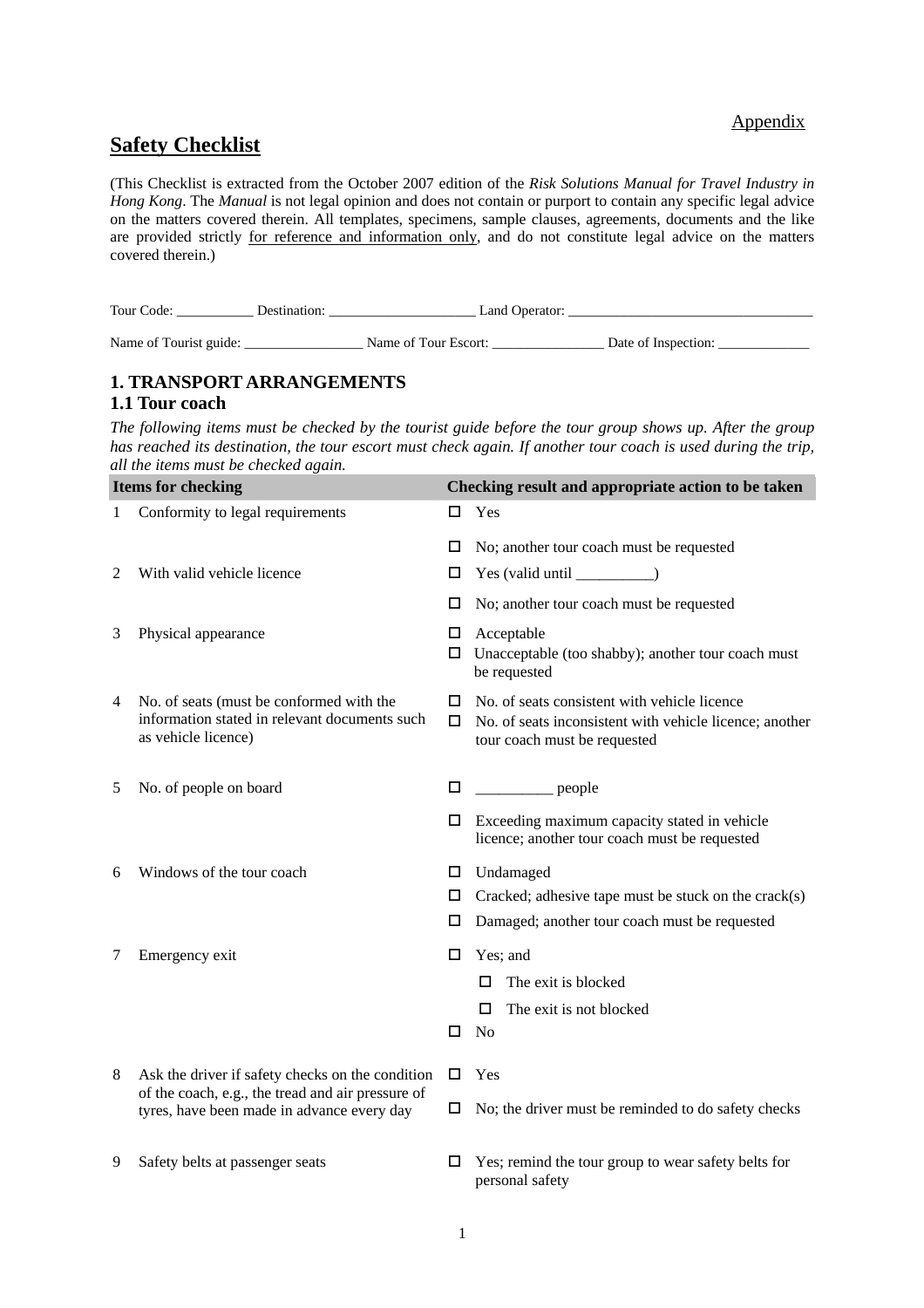- $\Box$  No; if local regulations require tour coaches to equip with safety belts, another tour coach must be requested
- 10 Door side assistance (When customers are  $\square$  Yes alighting from the coach, the tourist guide/tour escort or accompanying staff must stand by the door side of the coach to help all customers to step on the ground properly before moving on to other activities)
- 11 Other matters that affect safety
- 
- $\square$  No; the tourist guide/tour escort or accompanying staff must be reminded to do so

#### **1.2 Tour coach driver**

*The tourist guide and tour escort must carefully monitor the following.* 

| <b>Items for checking</b> |                                                                                                                            | Checking result and appropriate action to be taken |                                                                                                                                 |
|---------------------------|----------------------------------------------------------------------------------------------------------------------------|----------------------------------------------------|---------------------------------------------------------------------------------------------------------------------------------|
| 1                         | The driver has valid driving licence                                                                                       | ш<br>□                                             | Yes<br>No; another driver must be requested                                                                                     |
| 2                         | The driver is sick, drinking alcohol, tired,<br>or seems to be under the influence of<br>medicine or alcohol               | П<br>□                                             | Yes; another driver must be requested or the driver must<br>be stopped from drinking alcohol<br>N <sub>0</sub>                  |
| 3                         | The driver drives safely and obeys traffic<br>rules (e.g. not exceeding speed limit,<br>following traffic lights)          | □                                                  | Yes<br>No; the driver must be asked to make improvement, and<br>if there is no improvement, another driver must be<br>requested |
| 4                         | The driver smokes whilst driving                                                                                           | □                                                  | Yes; the driver must be asked to stop smoking<br>immediately                                                                    |
|                           |                                                                                                                            | □                                                  | N <sub>o</sub>                                                                                                                  |
| 5                         | When using communications equipment,<br>the driver first parks the coach in a safe<br>place, or uses a hand-free apparatus | п                                                  | Yes                                                                                                                             |
|                           |                                                                                                                            | □                                                  | No; the driver must be asked to make improvement, and<br>if there is no improvement, another driver must be<br>requested        |
| 6                         | Other matters that affect safety                                                                                           |                                                    |                                                                                                                                 |

#### **1.3 Charter vessel, sightseeing boat or other means of transport**

*The tourist guide and tour escort must carefully check the following. They must pay constant attention to the weather condition. In case of bad weather, they must carefully consider whether the trip should continue or the itinerary should be changed for the safety of the tour group.*

| <b>Items for checking</b> |                                                       | Checking result and appropriate action to be taken |                                                                                                          |
|---------------------------|-------------------------------------------------------|----------------------------------------------------|----------------------------------------------------------------------------------------------------------|
| 1                         | With valid navigation and tourist-carrying<br>licence |                                                    | Yes<br>No; if local regulations require its licence to be displayed,<br>another vessel must be requested |
|                           | Capacity (no. of people)                              | ப                                                  | Not overloaded<br>Overloaded; the tour group must not board the vessel                                   |
| 3                         | Life jackets and buoys in positions easy to<br>take   |                                                    | <b>Yes</b><br>No; warn the tour group                                                                    |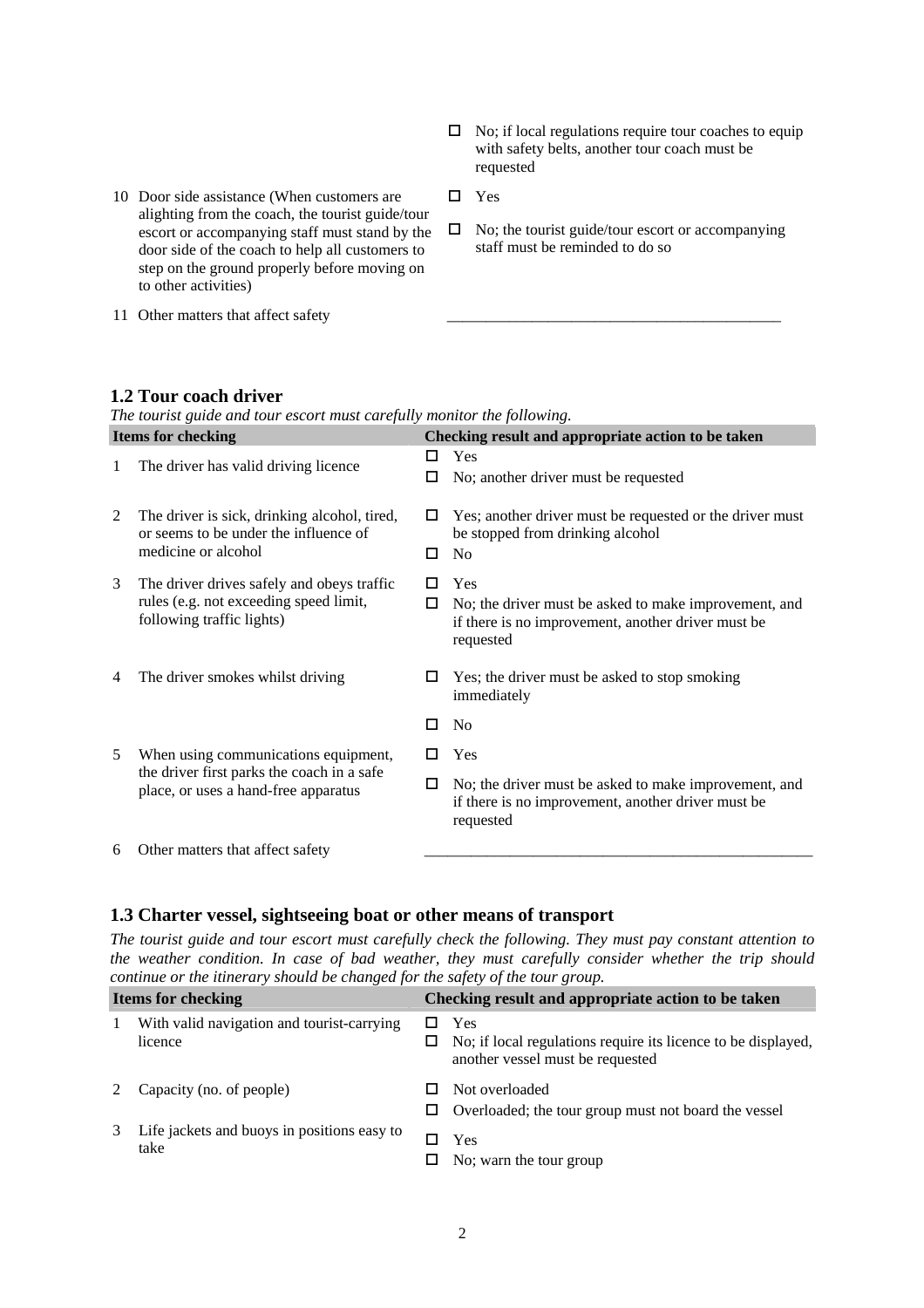| 4 | Clear instruction in using life jackets       | □      | Yes<br>No; provide guidance to the tour group on how to use life<br>jackets before the vessel trip begins                                           |
|---|-----------------------------------------------|--------|-----------------------------------------------------------------------------------------------------------------------------------------------------|
| 5 | Speed of vessel                               | ப<br>ப | Appropriate<br>Too fast; the captain must be asked to make<br>improvement, if there is no improvement, another vessel<br>operator must be requested |
| 6 | Pier facilities (for embarking on the vessel) | ш      | Good / safe                                                                                                                                         |
|   |                                               |        | Poor / unsafe; warn the tour group; report to Travel Agent                                                                                          |
| 7 | Pier facilities (for disembarking from the    | П      | Good / safe                                                                                                                                         |
|   | vessel)                                       |        | Poor / unsafe; warn the tour group; report to Travel Agent                                                                                          |
| 8 | Life guards on duty on beaches / aquatic      |        | Yes                                                                                                                                                 |
|   | activity venues                               |        | No; warn the tour group                                                                                                                             |
| 9 | Other matters that affect safety              |        |                                                                                                                                                     |

# **2. MEALS**

*The following must be carefully checked by the tourist guide and tour escort every day and before every meal.* 

|   | <b>Items for checking</b>                                  |             | Checking result and appropriate action to be taken                                                                                                             |  |
|---|------------------------------------------------------------|-------------|----------------------------------------------------------------------------------------------------------------------------------------------------------------|--|
| 1 | Hygiene of the dining place                                | ш           | Good                                                                                                                                                           |  |
|   |                                                            | □           | Bad; another dining place must be arranged; report to<br><b>Travel Agent</b>                                                                                   |  |
| 2 | Hygiene of food                                            | П<br>□      | Good<br>Bad; another dining place must be arranged; report to<br><b>Travel Agent</b>                                                                           |  |
| 3 | Hygiene of eating utensils                                 | П           | Good                                                                                                                                                           |  |
|   |                                                            |             | Bad; report to restaurant and the utensils must be replaced<br>with clean ones                                                                                 |  |
| 4 | Floor surface of the dining place                          | ப           | Dry                                                                                                                                                            |  |
|   |                                                            | □           | Wet; tour group must be warned of danger of slip and fall                                                                                                      |  |
| 5 | Distance of the dining table(s) of the tour                | □           | Appropriate                                                                                                                                                    |  |
|   | group from the kitchen                                     | □           | Too near; warn the tour group                                                                                                                                  |  |
| 6 | Dining place has emergency signs and fire<br>escape routes | □<br>□<br>□ | Yes<br>Not prominent; warn the tour group<br>No; tourist guide and tour escort look for the emergency<br>exits, warn the tour group and report to Travel Agent |  |
| 7 | Fire fighting equipment                                    | □           | Yes<br>No; report to Travel Agent                                                                                                                              |  |
| 8 | Other matters that affect hygiene and safety               |             |                                                                                                                                                                |  |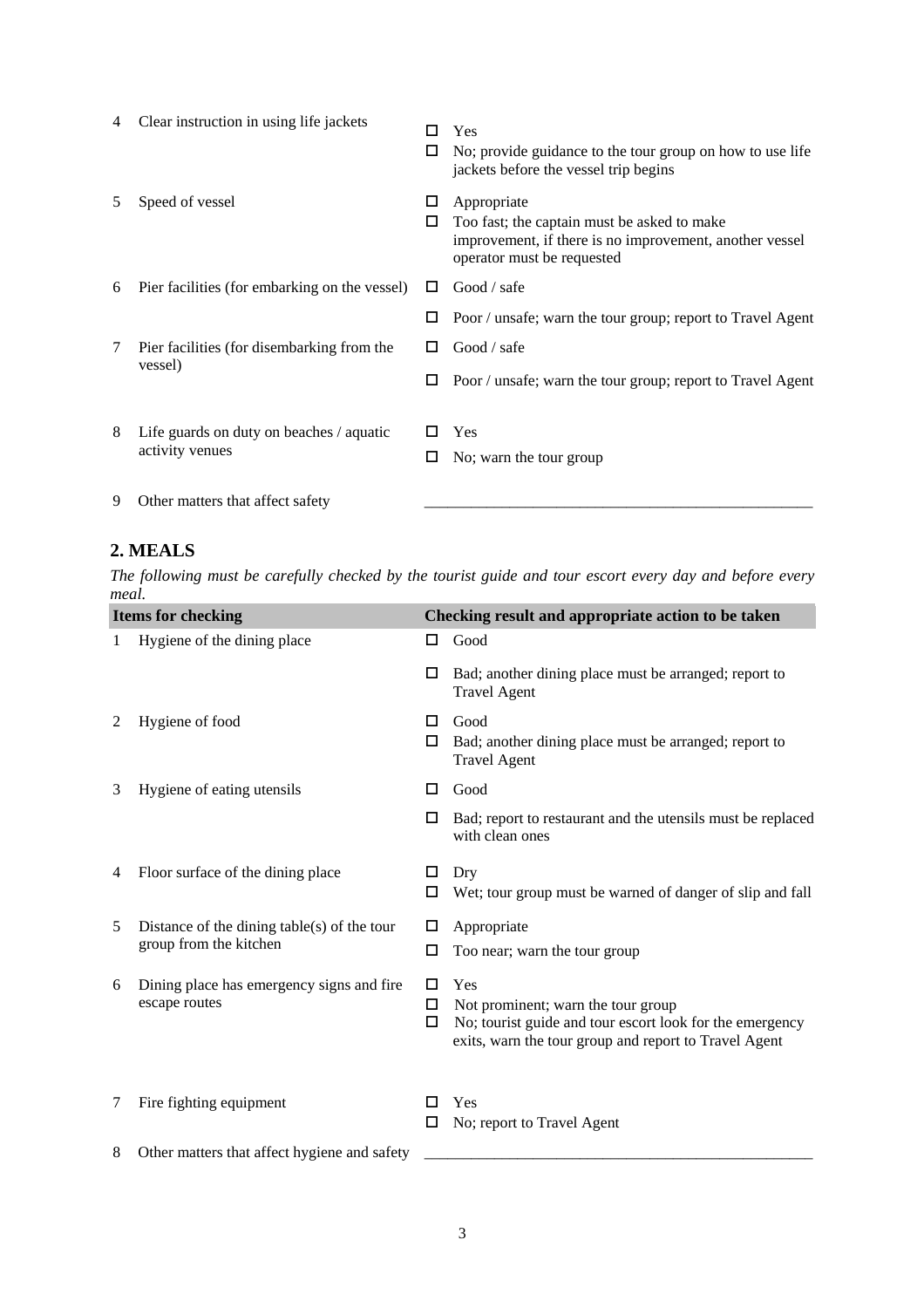## **3. HOTEL / ACCOMMODATION**

*The tourist guide and tour escort must carefully check the following items and remind the tour group to take note of instructions on emergency procedures. Whenever the tour group stays at another hotel, all the items must be checked again.*

| <b>Items for checking</b> |                                                                                          | Checking result and appropriate action to be taken |                                                                                        |
|---------------------------|------------------------------------------------------------------------------------------|----------------------------------------------------|----------------------------------------------------------------------------------------|
| 1                         | Maps showing fire escape routes /<br>emergency exits, and emergency<br>procedures posted | ш                                                  | Yes                                                                                    |
|                           |                                                                                          | □                                                  | No; the hotel must be asked to provide such information<br>for the tour group          |
| 2                         | Positions of such maps or procedures                                                     |                                                    | Prominent                                                                              |
|                           |                                                                                          | □                                                  | Not prominent; advise the tour group where they are                                    |
| 3                         | Fire fighting equipment, e.g.<br>Automatic sprinkler                                     | ப                                                  | Yes; advise the tour group of the presence of the<br>equipment                         |
|                           | Smoke detector<br>٠<br>Fire extinguisher<br>Fire hose<br>Emergency lighting system       | □                                                  | No; warn the tour group; report to Travel Agent                                        |
| 4                         | Windows of hotel rooms                                                                   | ⊔                                                  | Can be opened                                                                          |
|                           |                                                                                          | □                                                  | Cannot be opened; warn the tour group                                                  |
| 5                         | Life guards on duty by pool side                                                         |                                                    | Yes                                                                                    |
|                           |                                                                                          | ⊔                                                  | No; warn the tour group; advise tour members to have<br>companions when using the pool |
|                           | $\epsilon$ . Only we have the set of $\epsilon$ of $\epsilon$                            |                                                    |                                                                                        |

6 Other matters that affect safety

### **4. ACTIVITIES**

## **4.1 Activities within the itinerary**

*The tourist guide and tour escort must carefully check the following items.*

| <b>Items for checking</b> |                                        | Checking result and appropriate action to be taken |                                                                                                        |
|---------------------------|----------------------------------------|----------------------------------------------------|--------------------------------------------------------------------------------------------------------|
|                           | Any tour member feels sick             | ப                                                  | Yes; advise and/or arrange for the tour member to consult<br>doctor                                    |
|                           |                                        | ப                                                  | N <sub>0</sub>                                                                                         |
|                           |                                        |                                                    | Any tour member feels sick at high altitudes $\Box$ Yes; arrange for the tour member to consult doctor |
|                           |                                        | ப                                                  | N <sub>0</sub>                                                                                         |
|                           | Any tour member is injured in accident | ப                                                  | Yes; arrange for the tour member to seek medical<br>assistance; report to Travel Agent immediately     |
|                           |                                        |                                                    | N <sub>0</sub>                                                                                         |

## **4.2 Optional activities**

*The tourist guide and tour escort must carefully check the following items.* 

| <b>Items for Checking</b> |                                                            | Checking result and appropriate action to be taken |                                                                                                                |
|---------------------------|------------------------------------------------------------|----------------------------------------------------|----------------------------------------------------------------------------------------------------------------|
|                           | Activity provider approved and arranged<br>by Travel Agent |                                                    | Yes<br>$\Box$ No; the activities must not be arranged                                                          |
|                           | Safety warnings                                            | ப<br>ப                                             | Yes; bring to the attention of the tour members<br>No; remind the tour members to beware of personal<br>safety |